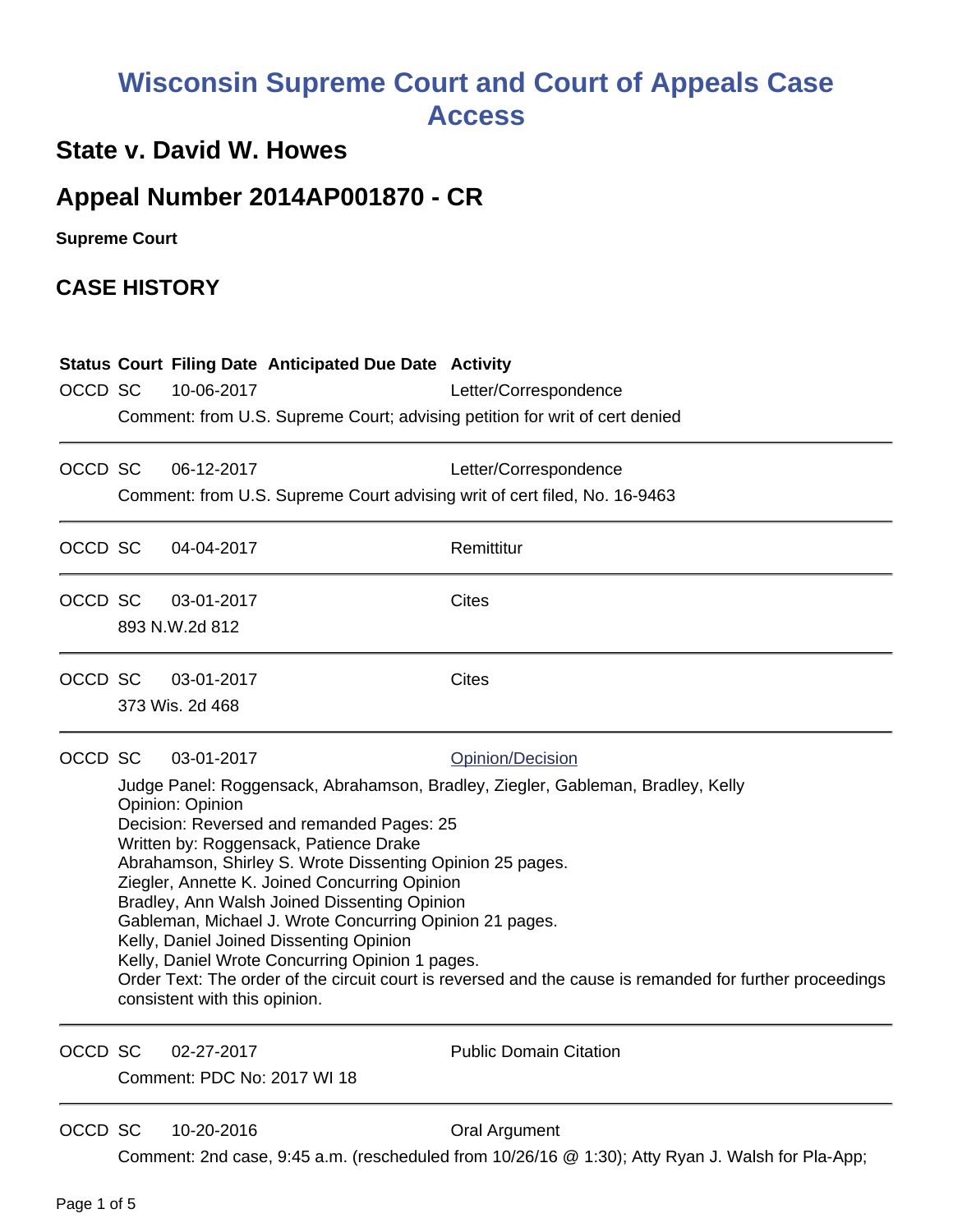| OCCD SC |                                                                                                                                                                                                                                                                                                                | 08-05-2016                                                                                                             | Briefs Received At State Law Library                                                                                                |  |  |
|---------|----------------------------------------------------------------------------------------------------------------------------------------------------------------------------------------------------------------------------------------------------------------------------------------------------------------|------------------------------------------------------------------------------------------------------------------------|-------------------------------------------------------------------------------------------------------------------------------------|--|--|
| OCCD SC |                                                                                                                                                                                                                                                                                                                | 07-19-2016<br>Comment: 10 copies CA brief due                                                                          | Response                                                                                                                            |  |  |
| OCCD SC |                                                                                                                                                                                                                                                                                                                | 07-14-2016                                                                                                             | <b>Reply Brief-Supreme Court</b><br><b>Reply Brief-Supreme Court</b>                                                                |  |  |
|         |                                                                                                                                                                                                                                                                                                                | Filed By: Misha Tseytlin                                                                                               |                                                                                                                                     |  |  |
| OCCD SC |                                                                                                                                                                                                                                                                                                                | 07-11-2016                                                                                                             | <b>Briefs Received At State Law Library</b>                                                                                         |  |  |
| OCCD SC |                                                                                                                                                                                                                                                                                                                | 06-30-2016                                                                                                             | Response Brief-Supreme Court<br><b>Response Brief-Supreme Court</b>                                                                 |  |  |
|         |                                                                                                                                                                                                                                                                                                                | Filed By: Mark Eisenberg<br><b>Comment: Separate Appendix</b>                                                          |                                                                                                                                     |  |  |
| OCCD SC | Motion to Extend Time<br>06-07-2016<br>Filed By: Mark Eisenberg<br>Submit Date: 6-7-2016<br>Decision: (G) Grant<br>Decision Date: 6-7-2016<br>ORD that the motion is granted. Defendant-respondent's response brief shall be served and filed on or<br>before June 30, 2016.<br>See BR2 event due on 6-30-2016 |                                                                                                                        |                                                                                                                                     |  |  |
| OCCD SC |                                                                                                                                                                                                                                                                                                                | 06-01-2016                                                                                                             | Assigned-Oral Argument                                                                                                              |  |  |
| OCCD SC |                                                                                                                                                                                                                                                                                                                | 05-27-2016                                                                                                             | <b>First Brief-Supreme Court</b><br><b>First Brief-Supreme Court</b>                                                                |  |  |
|         |                                                                                                                                                                                                                                                                                                                | Filed By: Ryan Walsh<br>Comment: Separate Appendix Appx to First Brief-Supreme Court                                   |                                                                                                                                     |  |  |
| OCCD SC |                                                                                                                                                                                                                                                                                                                | 05-19-2016                                                                                                             | <b>Attorney Change</b><br>Comment: Notice of Appearance for State of Wisconsin; delete AAG Lennington; add AAG Walsh                |  |  |
| OCCD SC |                                                                                                                                                                                                                                                                                                                | 04-18-2016<br>General Tseytlin and AAG Lennington                                                                      | <b>Attorney Change</b><br>Comment: Notice of Appearance for State of Wisconsin; delete AAG Weber and Sanders; add Solicitor         |  |  |
| OCCD SC |                                                                                                                                                                                                                                                                                                                | 04-18-2016<br>Filed By: Daniel Lennington<br>Submit Date: 4-18-2016<br>Decision: (G) Grant<br>Decision Date: 4-18-2016 | Motion to Extend Time<br>ORD that the motion is granted. Plaintiff-appellant's opening brief shall be served and filed on or before |  |  |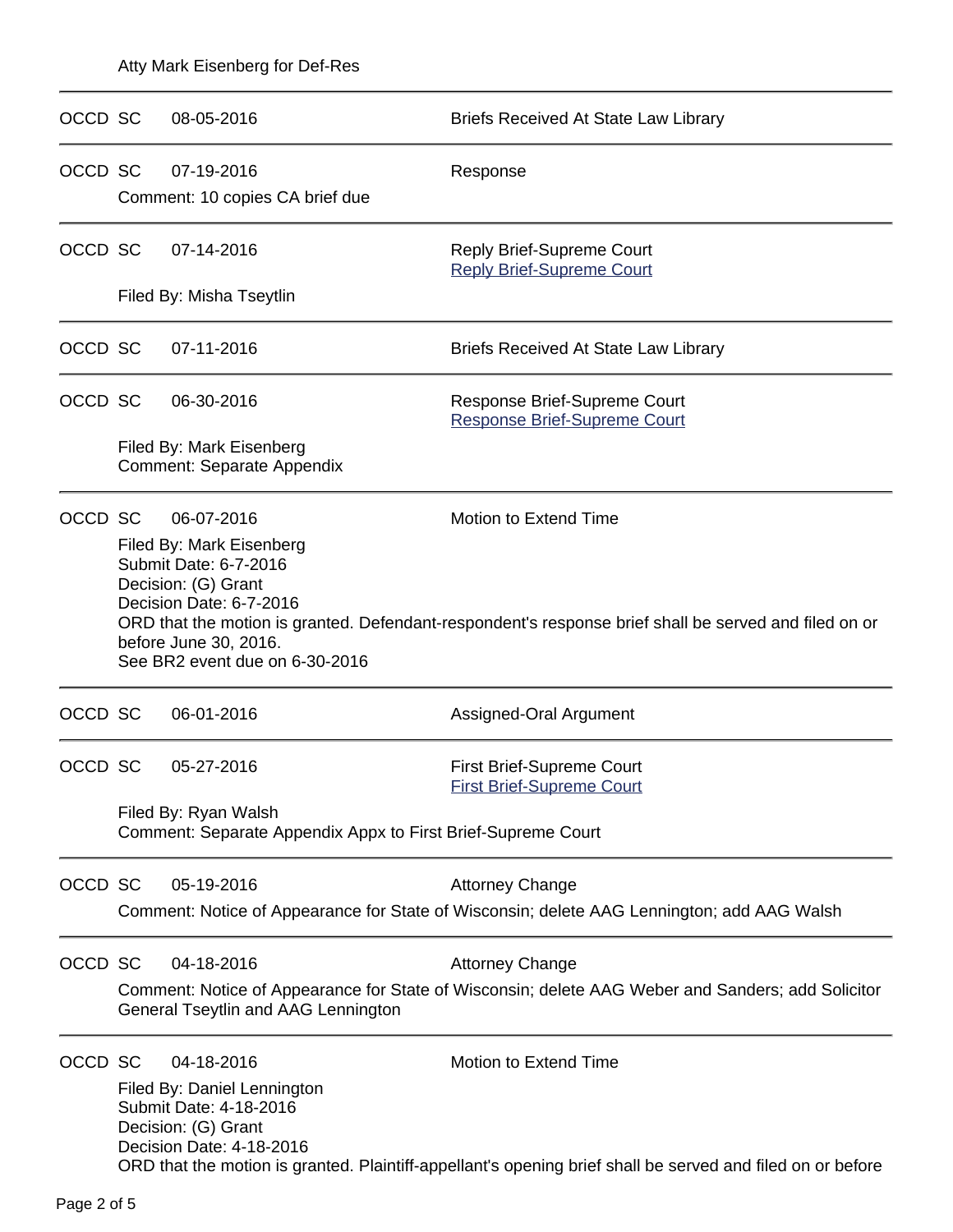#### May 27, 2016. See BR1 event due on 5-27-2016

| OCCD SC |                     | 04-07-2016                                                                                                                                                                                                              | Court Changed to Supreme Court                                                                                                                                                                                                                                                                                                         |
|---------|---------------------|-------------------------------------------------------------------------------------------------------------------------------------------------------------------------------------------------------------------------|----------------------------------------------------------------------------------------------------------------------------------------------------------------------------------------------------------------------------------------------------------------------------------------------------------------------------------------|
| OCCD CA |                     | 04-07-2016                                                                                                                                                                                                              | <b>Hold Status</b>                                                                                                                                                                                                                                                                                                                     |
| OCCD SC |                     | 01-28-2016<br>Filed By: Unassigned District 4<br>Submit Date: 1-29-2016<br>Decision: (G) Grant<br>Decision Date: 4-7-2016<br>ORD certification granted. Briefs/statements 30/20/10.<br>See DEC event filed on 1-28-2016 | <b>Certification Filed</b>                                                                                                                                                                                                                                                                                                             |
| OCCD CA |                     | 01-28-2016<br>Judge Panel: Sherman, Lundsten, Kloppenburg<br><b>Opinion: Certification</b><br>Decision: Certification Filed Pages: 24                                                                                   | Opinion/Decision<br>Order Text: Whether provisions in Wisconsins implied consent law authorizing a warrantless blood draw<br>from an unconscious suspect violate the Fourth Amendment to the United States Constitution.                                                                                                               |
| OCCD CA | <b>Letter Brief</b> | 11-11-2015<br>Filed By: Mark Eisenberg                                                                                                                                                                                  | <b>Other Brief</b><br>Other Brief- David W. Howes Supplemental Letter Brief<br>Comment: David W. Howes Supplemental Letter Brief Other Brief- David W. Howes Supplemental                                                                                                                                                              |
| OCCD CA |                     | 11-05-2015<br><b>Filed By: Michael Sanders</b><br>copies of CA Brief for SC Use. 5/27/16AB                                                                                                                              | <b>Other Brief</b><br>Other Brief- State of Wisconsin Supplemental Letter Brief<br>Comment: State of Wisconsin Supplemental Letter Brief Other Brief- State of Wisconsin Supplemental<br>Letter Brief Appx to Other Brief- State of Wisconsin Supplemental Letter Brief; Received 10 additional                                        |
| OCCD CA |                     | 10-22-2015                                                                                                                                                                                                              | Assigned-Oral Argument                                                                                                                                                                                                                                                                                                                 |
| OCCD CA |                     | 10-22-2015                                                                                                                                                                                                              | Oral Argument<br>Comment: 10:00 a.m., Supreme Court Hearing Room, 2nd Fl. East Wing, State Capitol, Madison, WI                                                                                                                                                                                                                        |
| OCCD CA |                     | 09-29-2015                                                                                                                                                                                                              | <b>Court Order</b><br>ORD that oral argument shall be held on Thursday, October 22, 2015, at 10:00 a.m. in the Supreme<br>Court Hearing Room located on the 2nd Floor, East Wing of the State Capitol Building in Madison,<br>Wisconsin. On arrival, the attorneys shall check in with the Clerk's Office staff outside the courtroom. |
| OCCD CA |                     | 03-05-2015                                                                                                                                                                                                              | <b>Submitted on Briefs</b>                                                                                                                                                                                                                                                                                                             |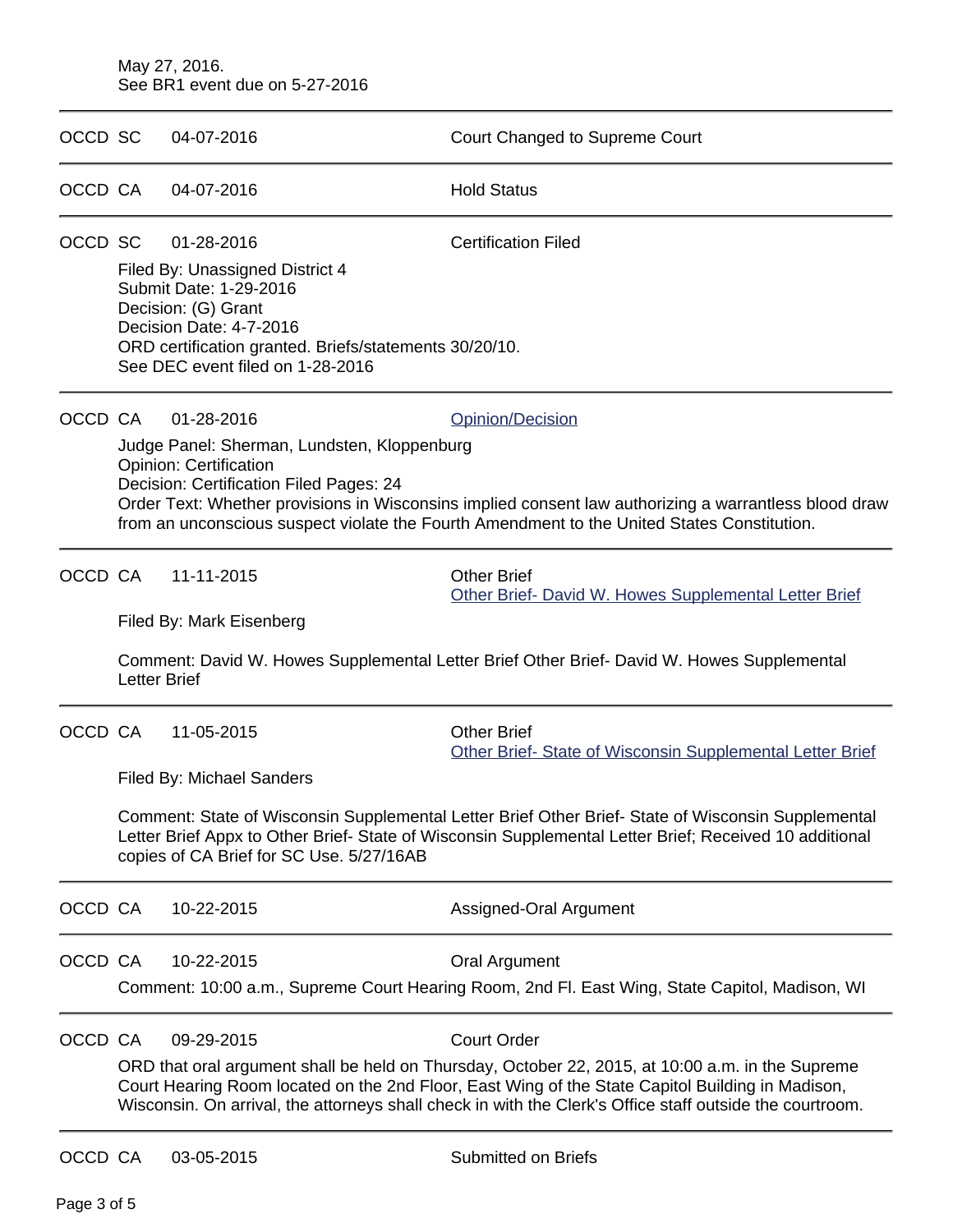| OCCD CA | 03-04-2015                                                                                                                                                                                                                              | <b>Briefs Received At State Law Library</b>                                                                                            |  |  |  |
|---------|-----------------------------------------------------------------------------------------------------------------------------------------------------------------------------------------------------------------------------------------|----------------------------------------------------------------------------------------------------------------------------------------|--|--|--|
| OCCD CA | 02-18-2015                                                                                                                                                                                                                              | Record and Briefs Sent to District 4                                                                                                   |  |  |  |
| OCCD CA | 02-16-2015                                                                                                                                                                                                                              | <b>Reply Brief</b><br><b>Reply Brief</b>                                                                                               |  |  |  |
|         | Filed By: Michael Sanders                                                                                                                                                                                                               |                                                                                                                                        |  |  |  |
|         | Comment: Received 10 copies of BRY for SC use. 7/14/16ab                                                                                                                                                                                |                                                                                                                                        |  |  |  |
| OCCD CA | 01-29-2015                                                                                                                                                                                                                              | Brief of Respondent(s)<br><b>Brief of Respondent</b>                                                                                   |  |  |  |
|         | Filed By: Mark Eisenberg                                                                                                                                                                                                                |                                                                                                                                        |  |  |  |
|         | Comment: Received 10 additional copies of BRS for SC use. 07/19/16. KK                                                                                                                                                                  |                                                                                                                                        |  |  |  |
| OCCD CA | 12-30-2014                                                                                                                                                                                                                              | Brief & Appx of Appellant(s)<br>Brief of Appx of Appellant(s) - E-File Certification<br><b>Brief of Appellant</b>                      |  |  |  |
|         | <b>Filed By: Michael Sanders</b>                                                                                                                                                                                                        |                                                                                                                                        |  |  |  |
|         | Comment: Appx to Brief of Appellant(s); Received 10 additional copies of BAP for CA use. 5/27/16 AB                                                                                                                                     |                                                                                                                                        |  |  |  |
| OCCD CA | 12-11-2014                                                                                                                                                                                                                              | <b>Motion to Extend Time</b>                                                                                                           |  |  |  |
|         | <b>Filed By: Michael Sanders</b><br>Submit Date: 12-12-2014<br>Decision: (G) Grant<br>Decision Date: 12-16-2014<br>See BAP event due on 12-30-2014                                                                                      | ORD that the time to file the appellant's brief and appendix is extended to December 30, 2014.                                         |  |  |  |
|         |                                                                                                                                                                                                                                         |                                                                                                                                        |  |  |  |
| OCCD CA | 11-26-2014<br><b>Filed By: Michael Sanders</b><br>Submit Date: 11-26-2014<br>Decision: (G) Grant<br>Decision Date: 12-2-2014<br>December 11, 2014.<br>See BAP event due on 12-11-2014                                                   | <b>Motion to Extend Time</b><br>ORD that the extension motion is granted. The time to file the appellant's brief is hereby extended to |  |  |  |
| OCCD CA | 10-27-2014                                                                                                                                                                                                                              | <b>Motion to Extend Time</b>                                                                                                           |  |  |  |
|         | <b>Filed By: Michael Sanders</b><br>Submit Date: 10-28-2014<br>Decision: (G) Grant<br>Decision Date: 10-30-2014<br>ORD that the time to file the appellant's brief is extended to November 26, 2014.<br>See BAP event due on 11-26-2014 |                                                                                                                                        |  |  |  |